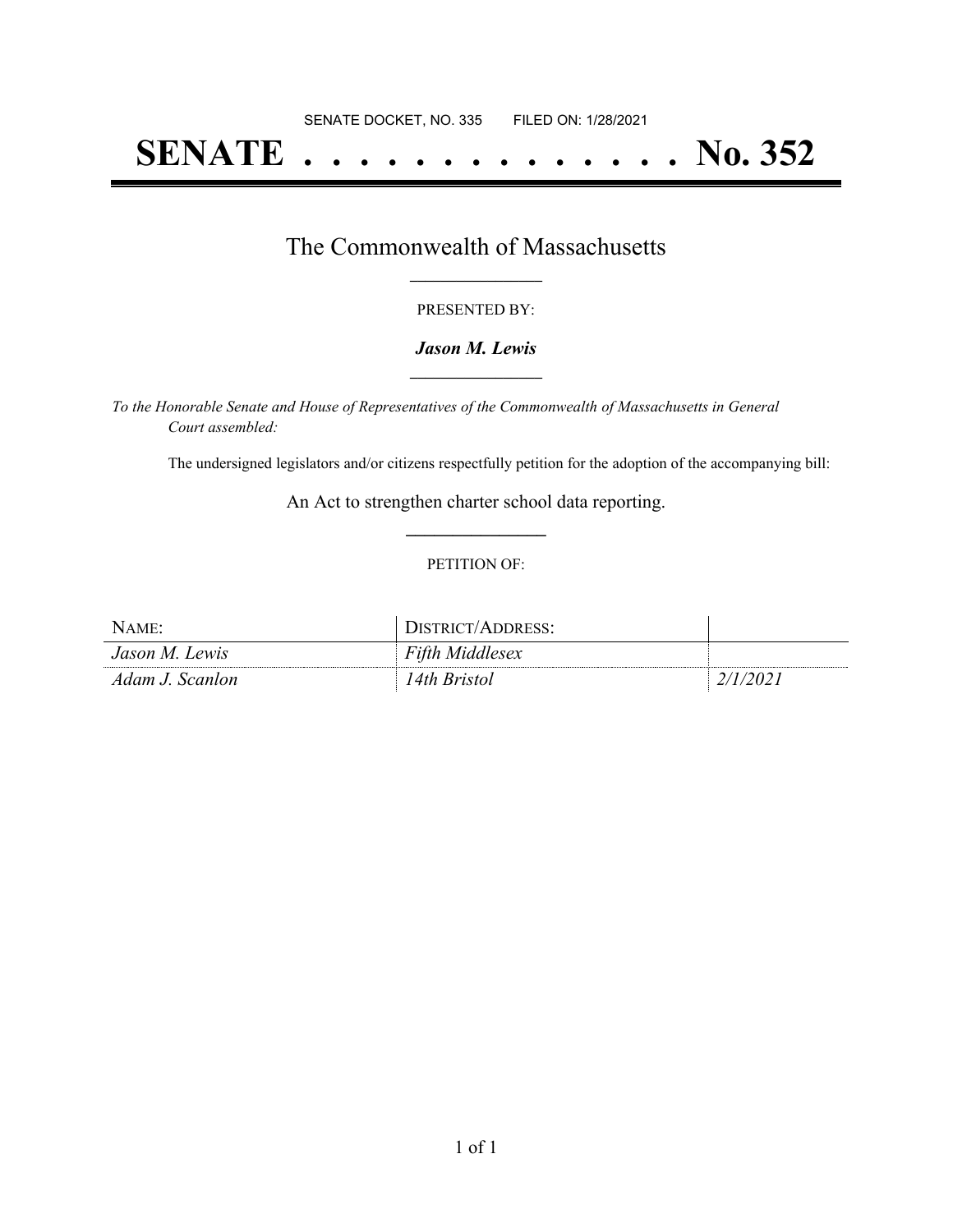## SENATE DOCKET, NO. 335 FILED ON: 1/28/2021 **SENATE . . . . . . . . . . . . . . No. 352**

By Mr. Lewis, a petition (accompanied by bill, Senate, No. 352) of Jason M. Lewis and Adam J. Scanlon for legislation relative to strengthening charter school data reporting. Education.

### [SIMILAR MATTER FILED IN PREVIOUS SESSION SEE SENATE, NO. *306* OF 2019-2020.]

## The Commonwealth of Massachusetts

**In the One Hundred and Ninety-Second General Court (2021-2022) \_\_\_\_\_\_\_\_\_\_\_\_\_\_\_**

**\_\_\_\_\_\_\_\_\_\_\_\_\_\_\_**

An Act to strengthen charter school data reporting.

Be it enacted by the Senate and House of Representatives in General Court assembled, and by the authority *of the same, as follows:*

1 SECTION 1. Section 1I of chapter 69 of the General Laws, as appearing in the 2020

2 Official Edition, is hereby amended by striking out, in line 96, the words "(a) an analysis of

3 student and subgroup achievement gaps in core subjects;" and inserting in place thereof the

4 following text:-

5 (a) an analysis of student and subgroup achievement gaps, including English as a Second

6 Language students and special education students, in core subjects;

- 7 SECTION 2. Section 1I of chapter 69 of the General Laws is hereby amended by striking
- 8 out, in line 99, the words "and (d) performance benchmarks and processes for evaluating the
- 9 effect of district improvement initiatives." and inserting in place thereof the following text:-